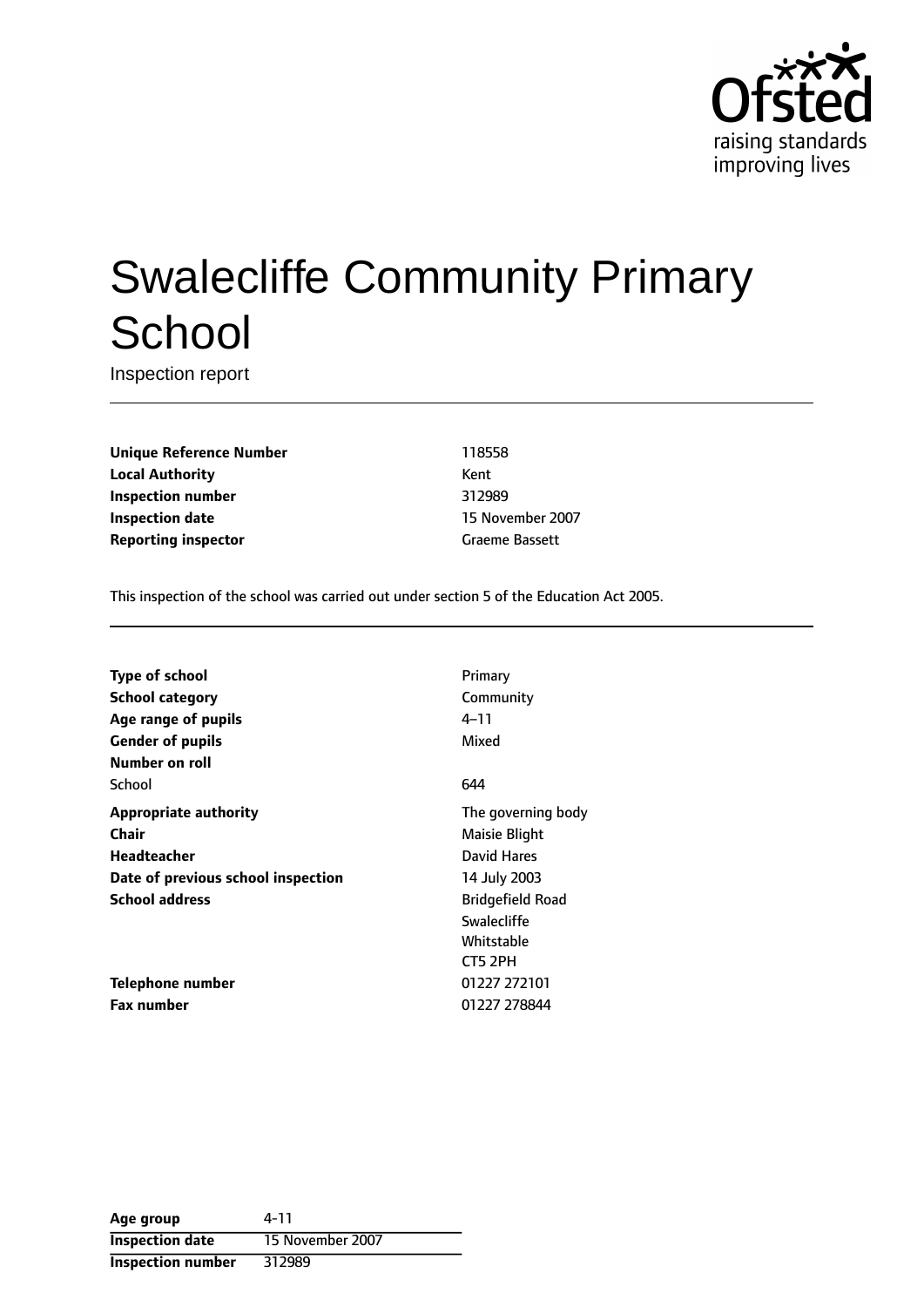.

© Crown copyright 2007

#### Website: www.ofsted.gov.uk

This document may be reproduced in whole or in part for non-commercial educational purposes, provided that the information quoted is reproduced without adaptation and the source and date of publication are stated.

Further copies of this report are obtainable from the school. Under the Education Act 2005, the school must provide a copy of this report free of charge to certain categories of people. A charge not exceeding the full cost of reproduction may be made for any other copies supplied.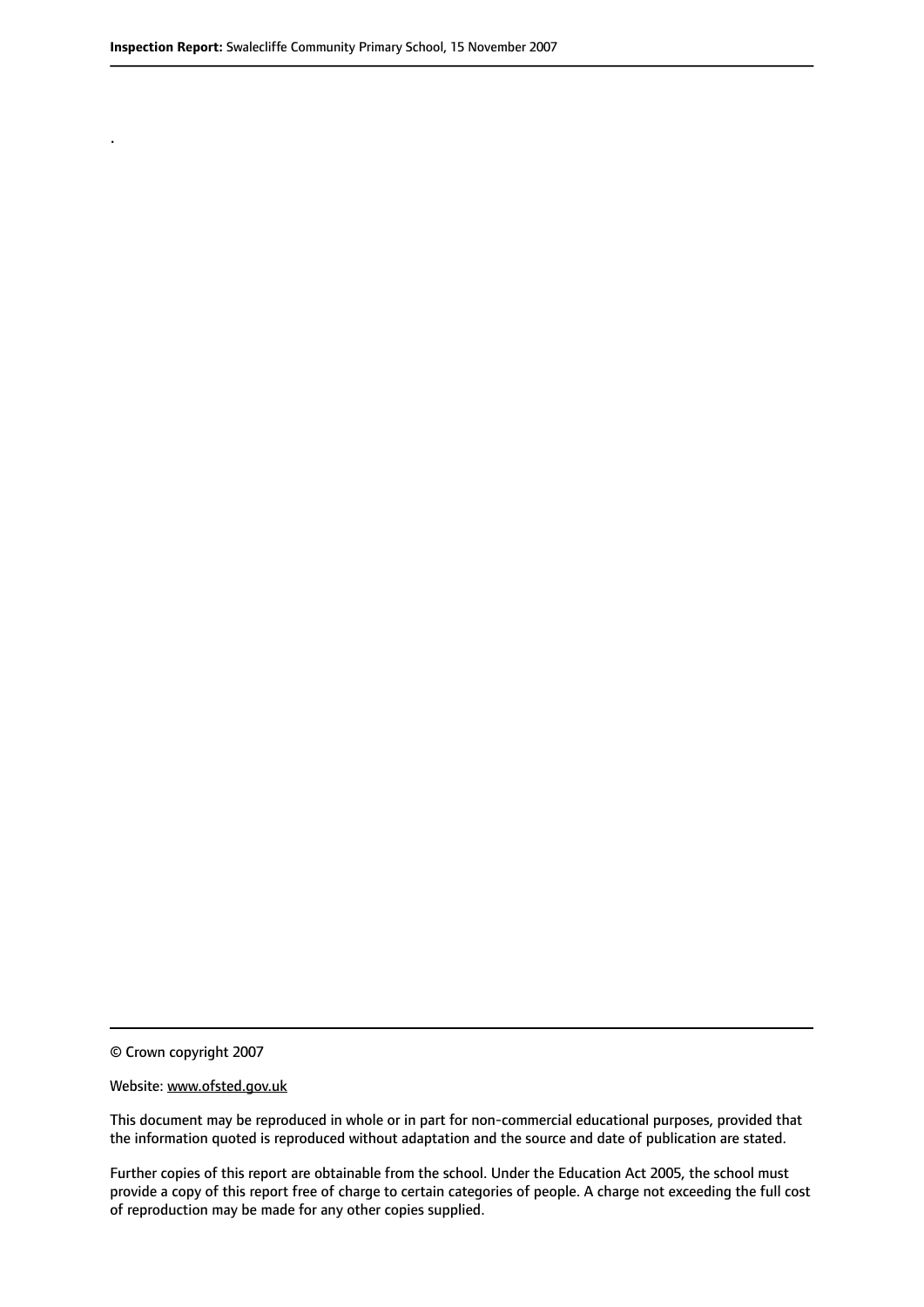# **Introduction**

The inspection was carried out by one Additional Inspector. The inspector evaluated the overall effectiveness of the school and investigated the following issues: current achievement and standards in the school, the quality of teaching and the effectiveness of leadership and management. Evidence was gathered from lessons, pupils' books, an assembly and discussions with headteacher, staff and governors. In addition, a group of children discussed their views of the school and all parent questionnaires returned were examined. Other aspects of the school's work were not investigated in detail but the inspector found no evidence to suggest that the school's own assessments were not justified and these have been included where appropriate in the report.

# **Description of the school**

The school is larger than most primary schools and draws most of its pupils from its immediate neighbourhood. There are 21 classes accommodated in three adjacent buildings. Most pupils are from White British backgrounds. A few pupils are at the early stages of learning English. The proportion of pupils with learning difficulties and/or disabilities is average. When starting school in the Foundation Stage, children's attainment is broadly as expected for their age. The school has been awarded an Activemark for physical education and sports, a national ICT Mark and is working towards a Healthy School award.

# **Key for inspection grades**

| Grade 1 | Outstanding  |
|---------|--------------|
| Grade 2 | Good         |
| Grade 3 | Satisfactory |
| Grade 4 | Inadequate   |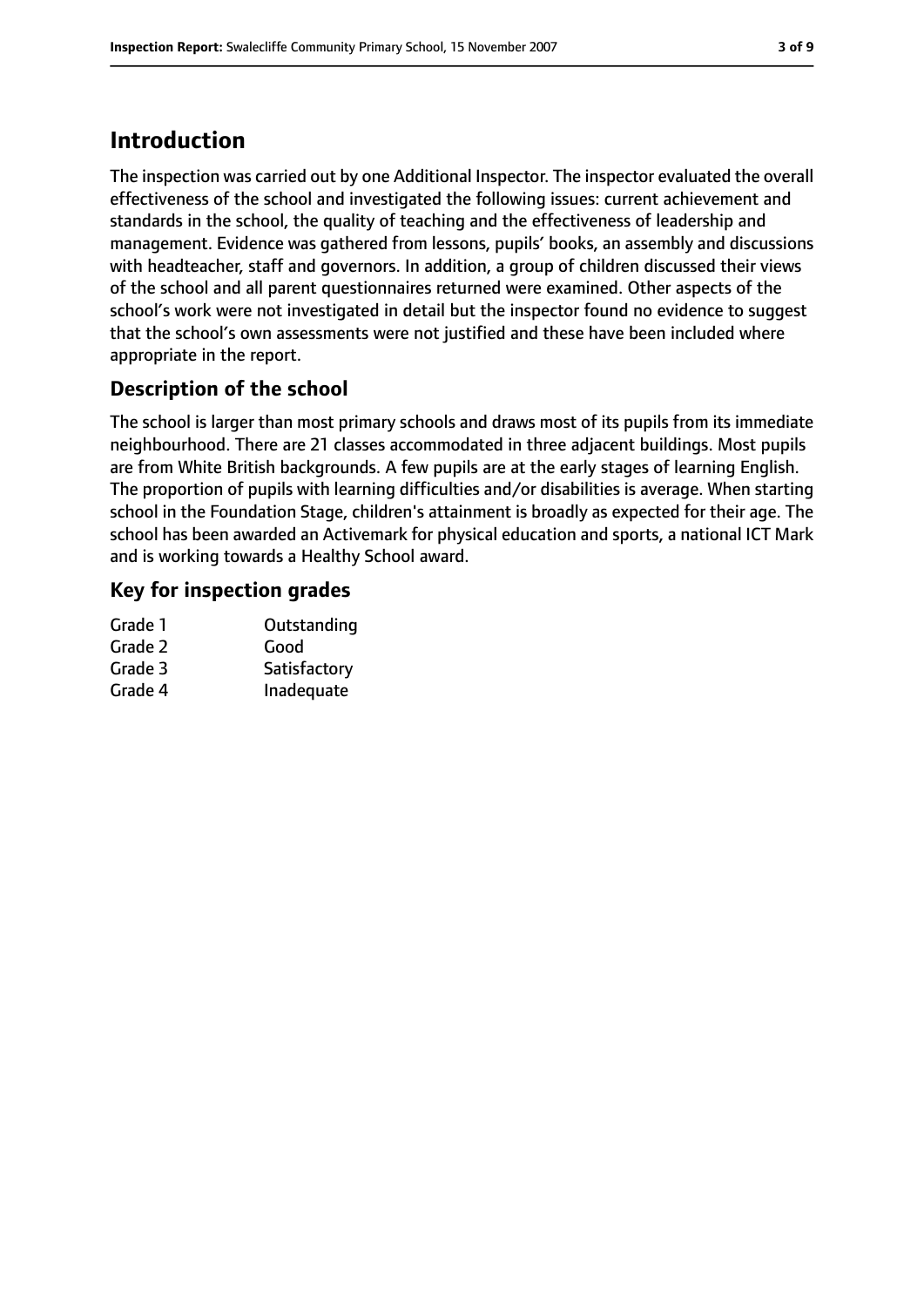# **Overall effectiveness of the school**

#### **Grade: 2**

Under the excellent leadership and management of the headteacher, this is a good school with several outstanding features. He is the driving force behind the many initiatives that have successfully brought about improvements to the quality of education and learning since the last inspection. He provides very clear directions to develop the work of the school and is developing the quality of leadership and management very effectively. The school's self-evaluation is accurate and of a high quality, ensuring a good capacity to improve further.

The focus of all initiatives is to develop teaching and learning. Challenging targets are set and these are raising standards and achievement effectively. Consequently, teaching is good overall and outstanding in several classes. The staff, including the teaching assistants, are enthusiastic and highly motivated and because of this, pupils sustain concentration and show a determination to do as well as they can. Detailed planning ensures that tasks are stimulating and build successfully upon pupils' previous learning, resulting in pupils making good progress from the time they enter the school. Pupils say, 'our lessons are exciting'. The level of challenge is demanding and matched effectively to the needs of most pupils. Occasionally, some more able pupils are not challenged sufficiently to enable them to exceed the standards expected of children of their age. However, teachers' written comments are constructive and help pupils to improve.

Because of good overall teaching, standards are above average and pupils achieve well. Children enter the Foundation Stage with standards broadly as expected for their age. Because of the good provision, they make a good start and develop their skills and understanding well. By the time they enter Year 1, they are working securely within the standards expected for their age in all areas of learning. This good progress continues effectively, so that by the end of Year 2, standards are above average in reading, writing and mathematics and have improved over the past few years. Likewise, standards in Year 6 in English, mathematics and science are currently above average. However, because of a higher than usual number of pupils with learning difficulties and/or disabilities, who joined the school during Years 5 and 6, standards last year were broadly average, and the more able pupils did not do as well as they should, particularly in mathematics and science. Leadership and management quickly identified the reasons for this and standards in Year 6 have now recovered and are above average.

The school plans a good curriculum. It is effectively enhanced through the wide range of out-of-lessons activities. Meaningful links across subjects are developing well and are already well established in some year groups. The uses of information and communication technology are especially strong. Many pupils enjoy activities, such as the orchestra, choir, fundraising and various visits, and these add effectively to the pupils' good spiritual, moral, social and cultural development. Pupils are well prepared for the next stage in their education and economic well-being. They make a strong contribution to the school community and also to the wider local community. Good links with a school in France support their personal development well. Pupils have a good appreciation of different religious festivals around the world but many are still uncertain about how people in other countries live and know little about the customs and traditions of other people living in our multi-cultural society.

Care, support and guidance given to all pupils are good overall and outstanding for their pastoral care and support. All statutory requirements and procedures to ensure their safety are in place. Academic guidance is good but it is rightly recognised by the school that this is an area for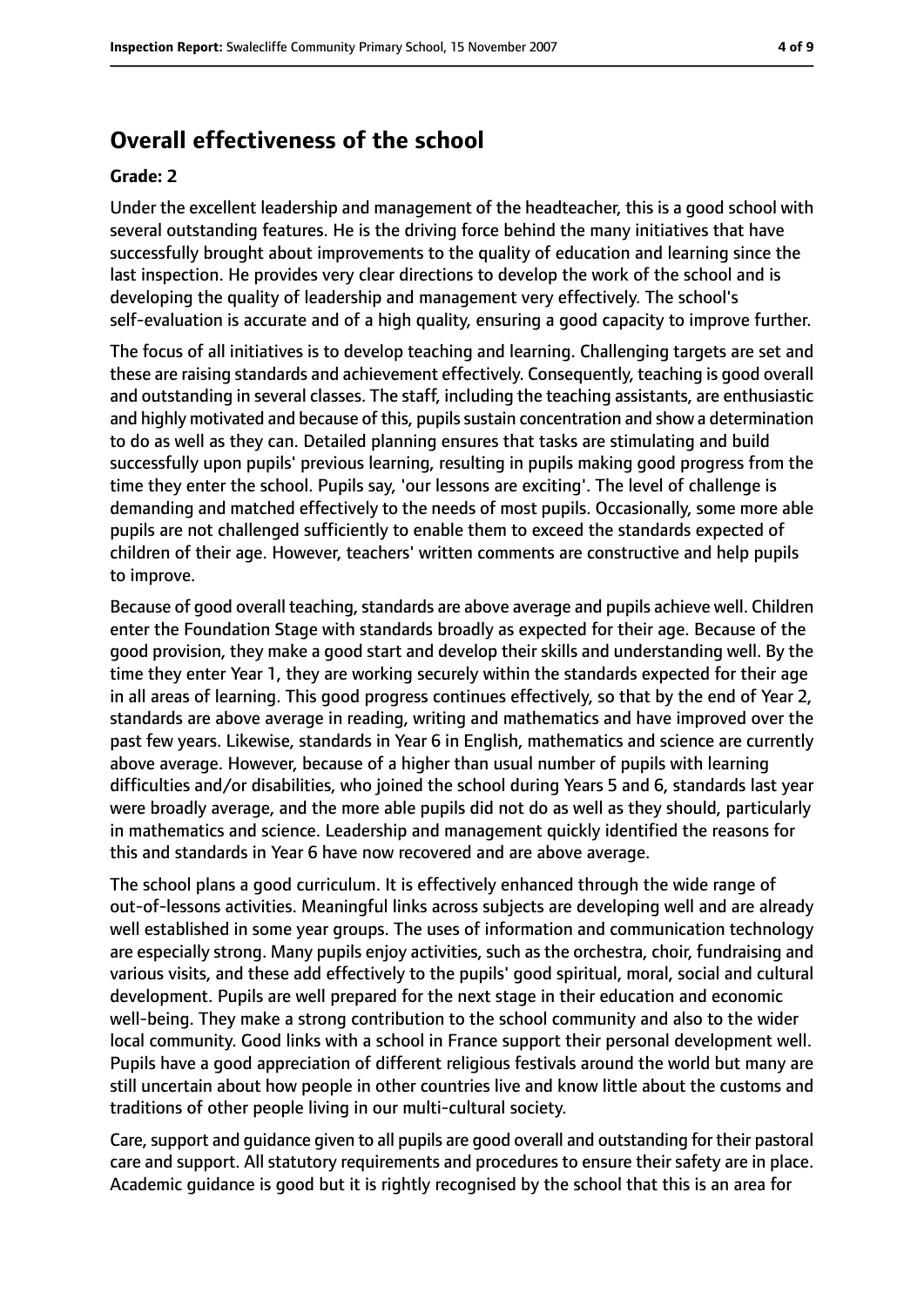further development. The newly instigated computer-based assessment records are in the early stages of development. Installation of data is nearing completion, which is making analysis of each pupil's progress and attainment simpler. Teachers are more aware of what each pupil should achieve by the end of each year and, consequently, pupils are set more precise targets to help them understand what they need to do to improve.

Good support ensures that all pupils are involved in all that the school does and pupils' personal development and well-being are excellent. Pupils' behaviour is outstanding and they respect each other's efforts and successes. They have very positive attitudes to their work, cooperate well together and enjoy their lessons. This was most obvious in a Year 5 science lesson where pupils willingly shared investigations about high and low sounds. Pupils have an exceptionally good understanding of healthy lifestyles, regularly taking exercise and understanding the benefits of eating healthy food. They are very aware of how to stay safe and how to avoid taking unnecessary risks.

Leadership and management of the school are good, with the governing body making a good contribution to developments. A significant change in the re-structuring of leadership and management, enabling senior teachers (known as the Directorate) to fulfil responsibilities for developing teaching and learning in their particular year groups, is proving most influential in raising standards and improving pupils' personal development and well-being. However, where areas of responsibility are not defined sufficiently well and subject leaders are not kept fully in the picture by senior colleagues, the impetus of change and improvement slows.

The links with parents are good and many express very positive comments about the good management of the school, how well their children progress and that their children are very happy. One parent summarised the thoughts of many others and wrote to explain: 'This is a wonderful school'.

### **Effectiveness of the Foundation Stage**

### **Grade: 2**

The provision for children in the Foundation Stage is good. Staff give good care, support and guidance to all children who settle into the routines quickly. Children develop good personal, social and emotional skills, cooperating well together in directed tasks and in their independent choice of activities. The teaching and curriculum planning are good, resulting in most children progressing well towards the expected standards in all areas of learning by the time they enter Year 1. Comprehensive records are kept on each child, which enable staff to track individual progress very carefully.

### **What the school should do to improve further**

- further stimulate progress, particularly for the more able, by improving the quality and use of data about each pupil's progress
- $\blacksquare$  improve the impact of management by minimising overlapping responsibilities amongst senior leaders
- improve pupils' social awareness by deepening their appreciation of cultural diversity.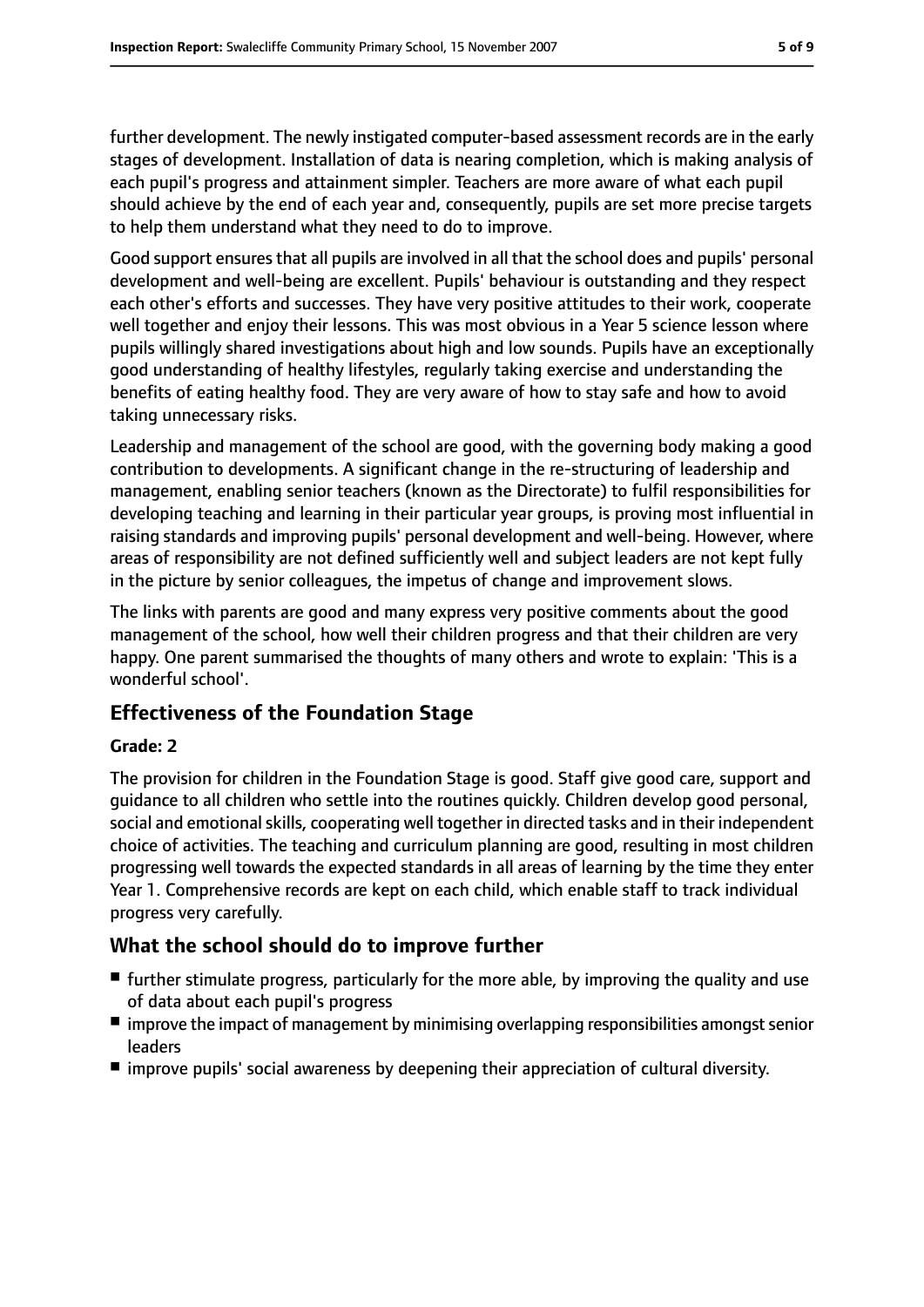**Any complaints about the inspection or the report should be made following the procedures set out in the guidance 'Complaints about school inspection', which is available from Ofsted's website: www.ofsted.gov.uk.**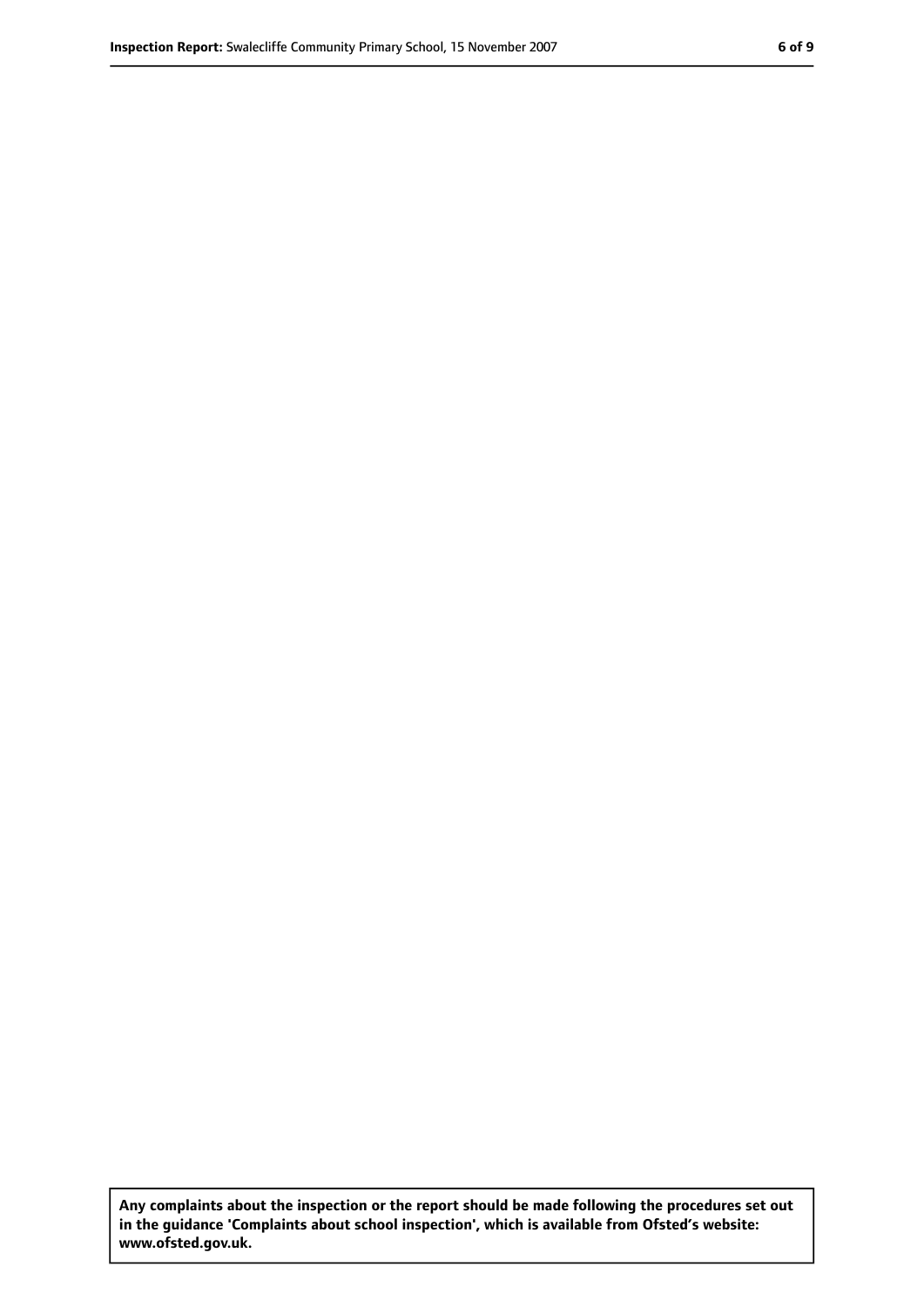# **Inspection judgements**

| $^{\backprime}$ Key to judgements: grade 1 is outstanding, grade 2 good, grade 3 satisfactory, and | <b>School</b>  |
|----------------------------------------------------------------------------------------------------|----------------|
| arade 4 inadeguate                                                                                 | <b>Overall</b> |

# **Overall effectiveness**

| How effective, efficient and inclusive is the provision of education, integrated<br>care and any extended services in meeting the needs of learners? |     |
|------------------------------------------------------------------------------------------------------------------------------------------------------|-----|
| Effective steps have been taken to promote improvement since the last<br>inspection                                                                  | Yes |
| How well does the school work in partnership with others to promote learners'<br>well-being?                                                         |     |
| The effectiveness of the Foundation Stage                                                                                                            |     |
| The capacity to make any necessary improvements                                                                                                      |     |

## **Achievement and standards**

| How well do learners achieve?                                                                               |  |
|-------------------------------------------------------------------------------------------------------------|--|
| The standards <sup>1</sup> reached by learners                                                              |  |
| How well learners make progress, taking account of any significant variations between<br>groups of learners |  |
| How well learners with learning difficulties and disabilities make progress                                 |  |

# **Personal development and well-being**

| How good is the overall personal development and well-being of the<br>learners?                                  |  |
|------------------------------------------------------------------------------------------------------------------|--|
| The extent of learners' spiritual, moral, social and cultural development                                        |  |
| The extent to which learners adopt healthy lifestyles                                                            |  |
| The extent to which learners adopt safe practices                                                                |  |
| How well learners enjoy their education                                                                          |  |
| The attendance of learners                                                                                       |  |
| The behaviour of learners                                                                                        |  |
| The extent to which learners make a positive contribution to the community                                       |  |
| How well learners develop workplace and other skills that will contribute to<br>their future economic well-being |  |

# **The quality of provision**

| How effective are teaching and learning in meeting the full range of the<br>learners' needs?          |  |
|-------------------------------------------------------------------------------------------------------|--|
| How well do the curriculum and other activities meet the range of needs<br>and interests of learners? |  |
| How well are learners cared for, guided and supported?                                                |  |

 $^1$  Grade 1 - Exceptionally and consistently high; Grade 2 - Generally above average with none significantly below average; Grade 3 - Broadly average to below average; Grade 4 - Exceptionally low.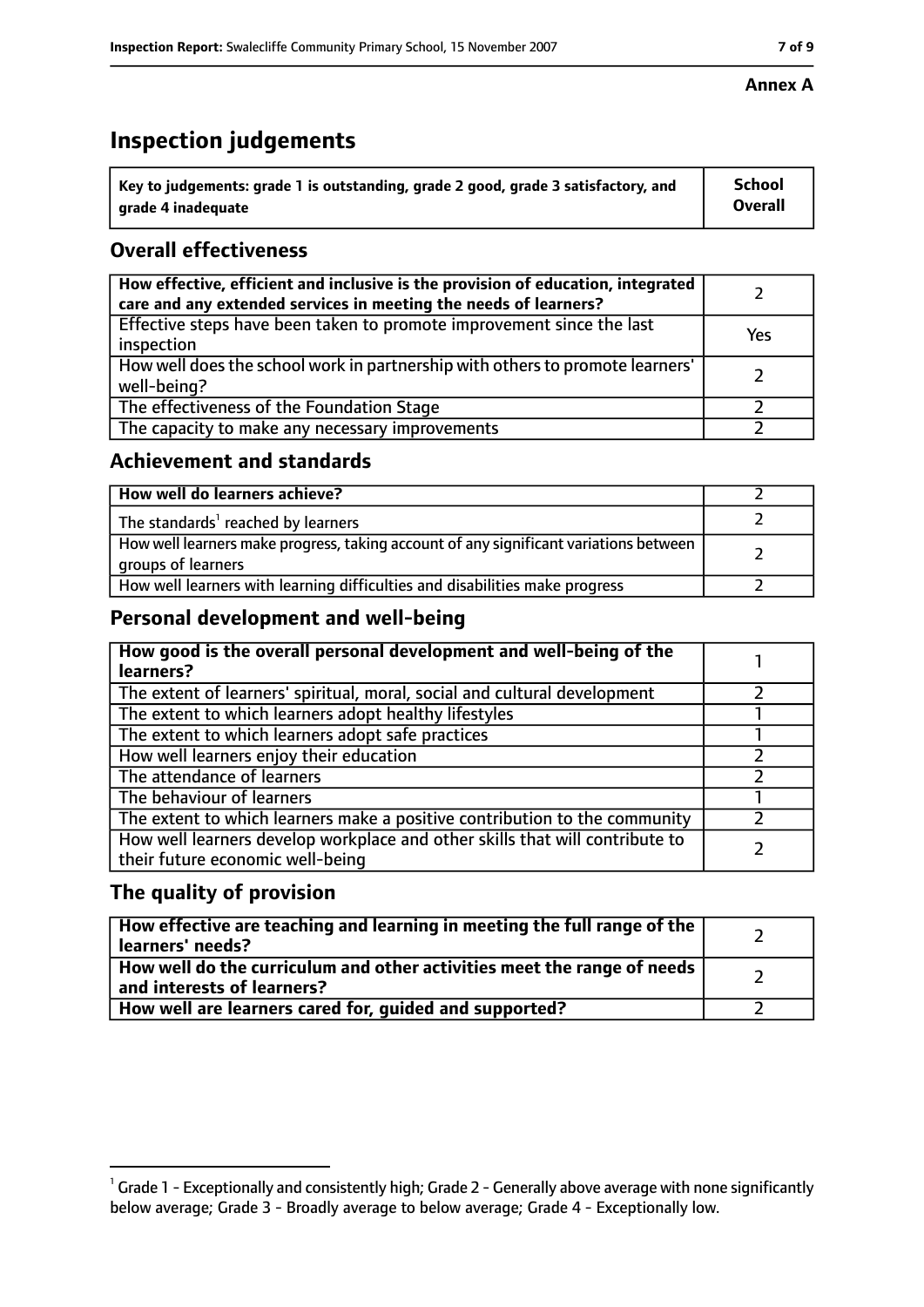#### **Annex A**

# **Leadership and management**

| How effective are leadership and management in raising achievement              |     |
|---------------------------------------------------------------------------------|-----|
| and supporting all learners?                                                    |     |
| How effectively leaders and managers at all levels set clear direction leading  |     |
| to improvement and promote high quality of care and education                   |     |
| How effectively leaders and managers use challenging targets to raise standards |     |
| The effectiveness of the school's self-evaluation                               |     |
| How well equality of opportunity is promoted and discrimination tackled so      |     |
| that all learners achieve as well as they can                                   |     |
| How effectively and efficiently resources, including staff, are deployed to     | 7   |
| achieve value for money                                                         |     |
| The extent to which governors and other supervisory boards discharge their      |     |
| responsibilities                                                                |     |
| Do procedures for safequarding learners meet current government                 | Yes |
| requirements?                                                                   |     |
| Does this school require special measures?                                      | No  |
| Does this school require a notice to improve?                                   | No  |